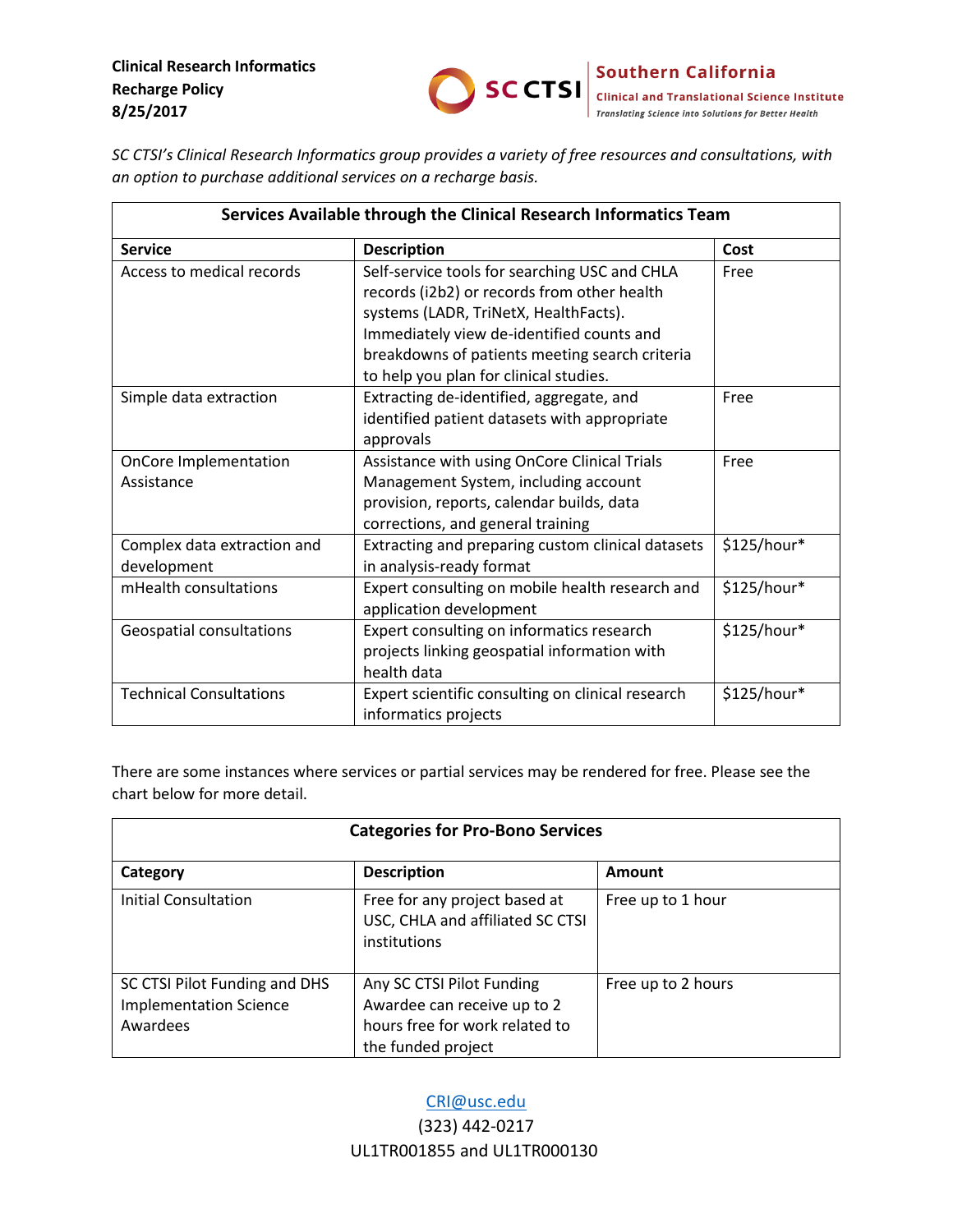

## **Southern California**

SCCTSI Clinical and Translational Science Institute **Translating Science into Solutions for Better Health** 

| Junior Investigators             | Junior Investigators, as defined<br>by NIH and/or in an Assistant<br>professor classification may<br>receive up to 5 free hours of<br>support per project                                                                                           | Free up to 5 hours per project                                                                                                     |
|----------------------------------|-----------------------------------------------------------------------------------------------------------------------------------------------------------------------------------------------------------------------------------------------------|------------------------------------------------------------------------------------------------------------------------------------|
| <b>K</b> Awardees                | All K awardees may receive up<br>to 15 hours free in total<br>annually for their K - related<br>project based at USC, CHLA and<br>affiliated SC CTSI institutions                                                                                   | Free up to 15 hours annually                                                                                                       |
| <b>T</b> Scholars                | All T scholars may receive up to<br>15 hours free in total annually<br>for their $T$ – related project<br>based at USC, CHLA and<br>affiliated SC CTSI institutions                                                                                 | Free up to 15 hours annually                                                                                                       |
| <b>Extramural Grant Planning</b> | Researchers seeking support in<br>the preparation of grants for<br>submission within 6 months,<br>may receive up to 3 free hours<br>of services in support of the<br>grant application that includes<br>5% or more budget for CRI Data<br>Services. | Free up to 3 hours of services in<br>support of the grant application<br>that includes 5% or more<br>budget for CRI Data Services. |

#### Additional Categories

- 1. DHS Investigators with DHS Category 1 Research. Contact cri@usc.edu for details or visit: [http://myladhs.lacounty.gov/harbor/orchid/SitePages/Doing%20Research%20in%20DHS.aspx](https://urldefense.proofpoint.com/v2/url?u=http-3A__myladhs.lacounty.gov_harbor_orchid_SitePages_Doing-2520Research-2520in-2520DHS.aspx&d=DwMFAg&c=clK7kQUTWtAVEOVIgvi0NU5BOUHhpN0H8p7CSfnc_gI&r=x5VuyDPqZBaJZRb7fYCSpA&m=MQ3_ht0JqoQazlCTEXpS-mUYg_dVt0SFbBxePkvffwc&s=yAXlVzeAh2lAiYYVbioSyk5K-BkeVruuFnoG8Xu6ctw&e=)
- 2. Volunteers willing train other Investigators in CRI tools and services. Contact cri@usc.edu for details.

#### IMPORTANT NOTE

Annual maximum for researchers of 15 total hours of free consultation (for all projects combined)

What is not free:

- Any consultation or work performed after the initial consultation or outside of the free categories and time limitations above
- Performance of statistical analysis, even if a full initial hour of consultation has not been provided

## [CRI@usc.edu](mailto:CRI@usc.edu)

### (323) 442-0217 UL1TR001855 and UL1TR000130